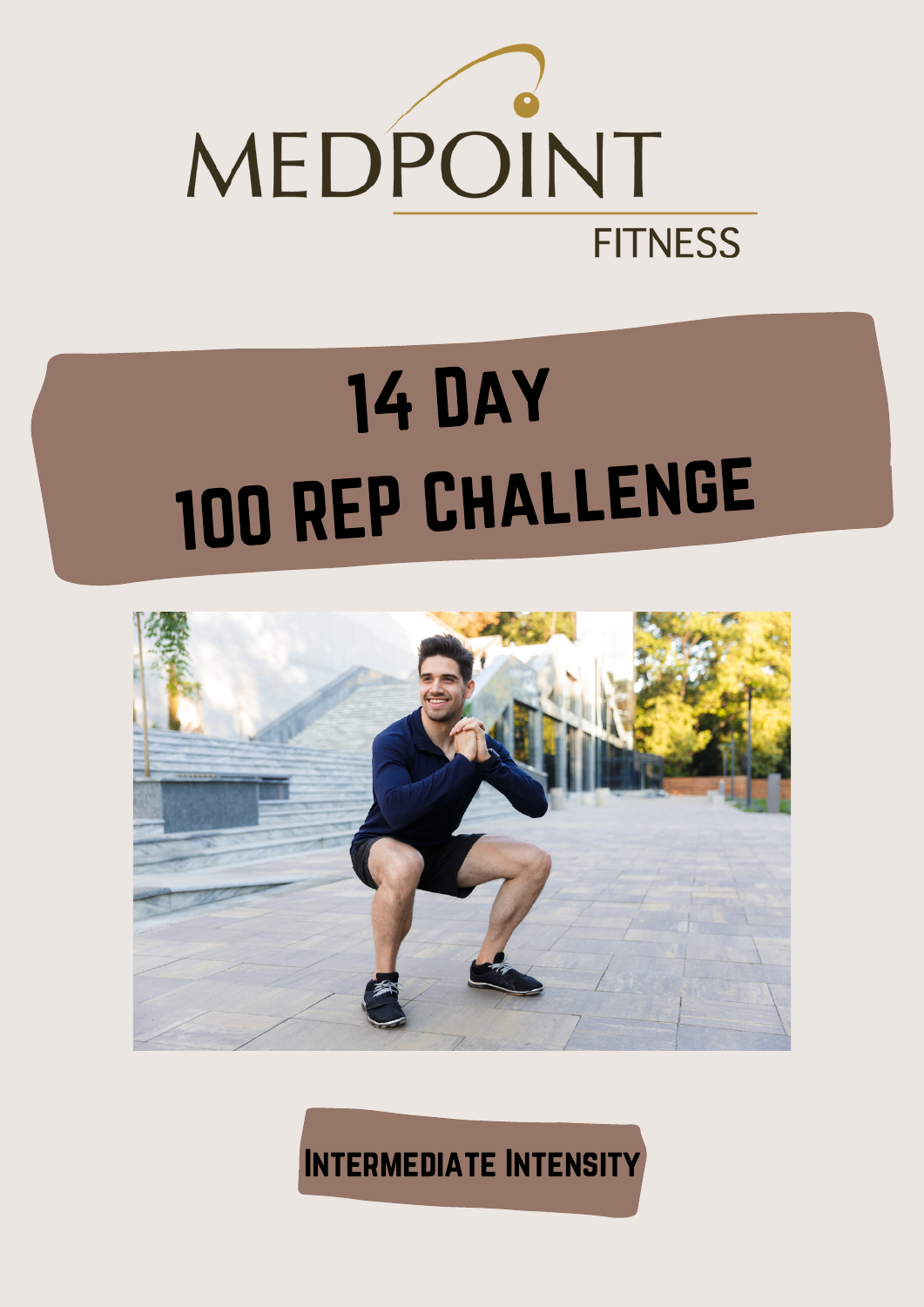

**Medpoint Health Care Centre** 355 Wellington St. Unit 233 London, Ontario 519-432-1919 www.medpoint.ca

**14 Day 100 Rep Challenge - Intermediate**

Client **EHS Wellness**

Client ID 46948428

Online acces login.wibbi.com

#### **Notes :**

Complete 100 reps of each exercise following the daily challenge. Feel free to break up your reps throughout the day. For example, 25 reps in the AM, 25 reps at morning break, etc.

### 1 **Day 1 - X-jump** Start in a squat position with a wide stance and your arms hanging in front. Jump up explosively and open your arms. Land in the starting position and repeat.



2 **Day 2 - Push-ups**

Put your feet together and place your hands slightly outside of your shoulders.

Lower yourself all the way down so your chest almost makes contact with the ground and push back up.

Make sure to brace your abdominals and move yourself in one block so your pelvis is in line with the rest of your body at all times. Do not let your chin move forward. Keep your head in line with your spine.

\* Can be performed from the knees as well.

Sets: 1 Reps: 100

4 **Day 4 - Jump Squats**

### 3 **Day 3 - Abdominals heel touch**



Sets: 1 Reps: 100

On your back with knees bent, move the upper body to the right and left while keeping your shoulders raised to touch your heels.

Sets: 1 Reps: 100

Keep a neutral back with your core engaged. Move down into a 45 degree squat, power through your heels and hop. Cushion your landing by move directly into your next squat.

Run with high knees, keeping a tall posture.



|  | Sets: 1 Reps: 100/side |
|--|------------------------|

#### 5 **Day 5 - Supine jack knife**

Lay on the floor. Lift your legs and arms straight into 6 **Day 6 - High knees run**

the air. Touch your feet with your hands and slowly lay back down. If strength is a limiting factor, touch shins or knees.





Sets: 1 Reps: 100/side

Sets: 1 Reps: 100

Sets: 1 Reps: 100

7 **Day 7 - Shadow boxing**

Shadow boxing.



Place one foot in front and the other behind so that you're standing in a split stance position. Lower yourself by bringing your back knee toward the ground and jump explosively directly up. Repeat.

Sets: 1 Reps: 50/side

Prepared by Kate Lein | kate@medpoint.ca | Feb 23, 2022 © Physiotec 1996-2022. All rights reserved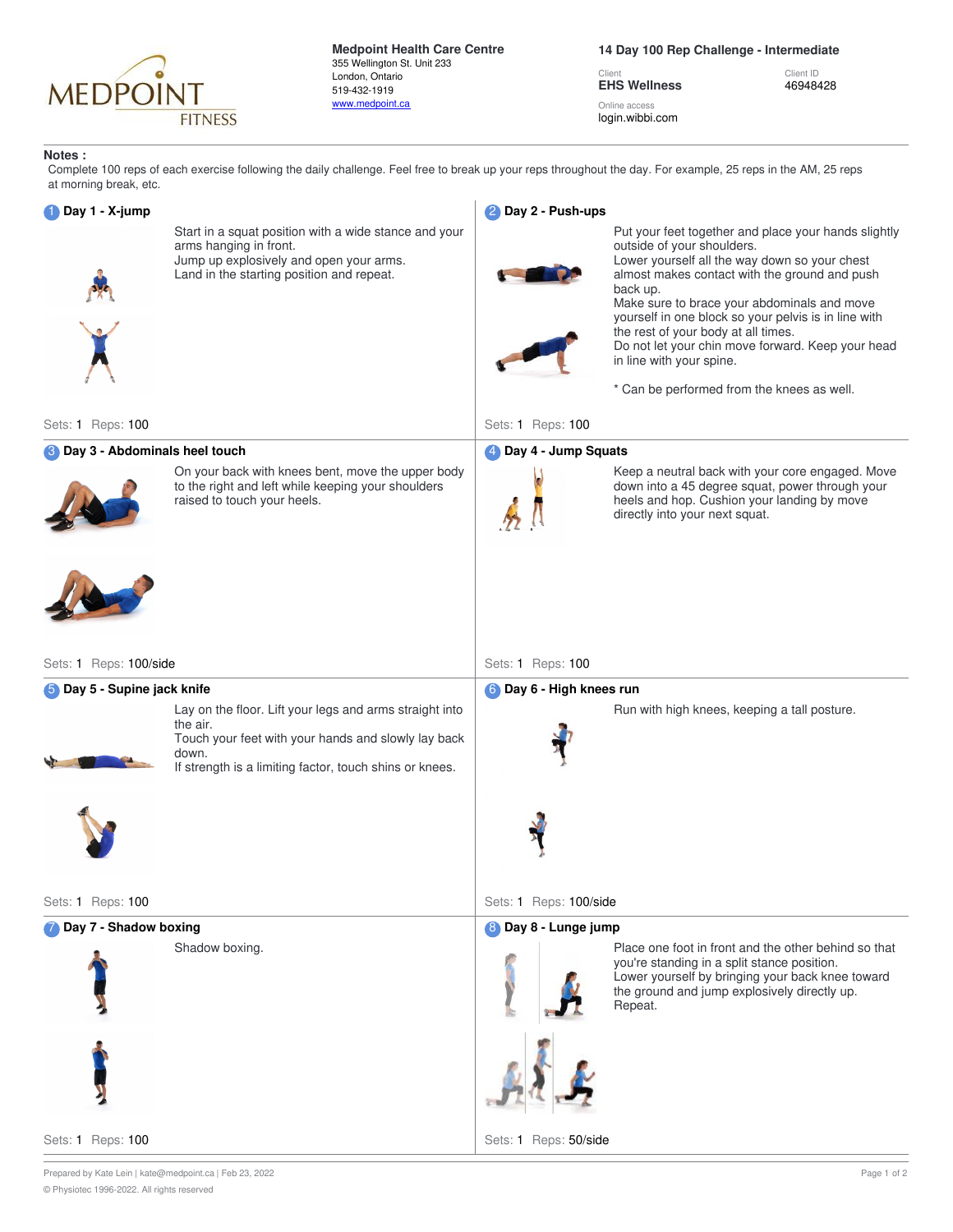

9 **Day 9 - Spiderman push-up**

**Medpoint Health Care Centre** 355 Wellington St. Unit 233 London, Ontario 519-432-1919 www.medpoint.ca

#### **14 Day 100 Rep Challenge - Intermediate**

Run with shorter steps than usual and at each 3rd step, bring your heel to your buttock actively to alternate between the left and right leg.

Lie down on your back with your legs and shoulders

Kick your legs in a small range of motion.

lifted just off the floor.

Client **EHS Wellness**

Client ID 46948428

Online acces login.wibbi.com

### 10 **Day 10 - Heel to buttock sequence**



Put your feet together and hands slightly outside the shoulders. Lower yourself all the way down so your chest

almost makes contact with the ground at the same time that you bring one knee toward the hand. Do not let the chin move forward. Keep the head in line with the spine.

Sets: 1 Reps: 50/side

#### 11 **Day 11 - Windmills**



Start with a wide stance and rotate and flex at the hips (pushing the hips back) as you reach toward the foot with the opposite arm. Do not round the upper or lower back. Keep chest and eyes up.



#### Sets: 1 Reps: 100/side

#### 13 **Day 13 - Mountain climbers (slow)**



Start in a push-up position with your feet on sliding disks.

Bring one knee toward your chest, keeping the trunk stable and abdominals engaged. Return the foot to the starting position and repeat with the other leg.



Sets: 1 Reps: 100/side/side



Sets: 1 Reps: 50/side

Sets: 1 Reps: 100/side

12 **Day 12 - Flutter kicks**

Jump and reach up with your hands. Upon landing, drop down on your hands a high plank position. Get back up again and repeat continuously.



Sets: 1 Reps: 100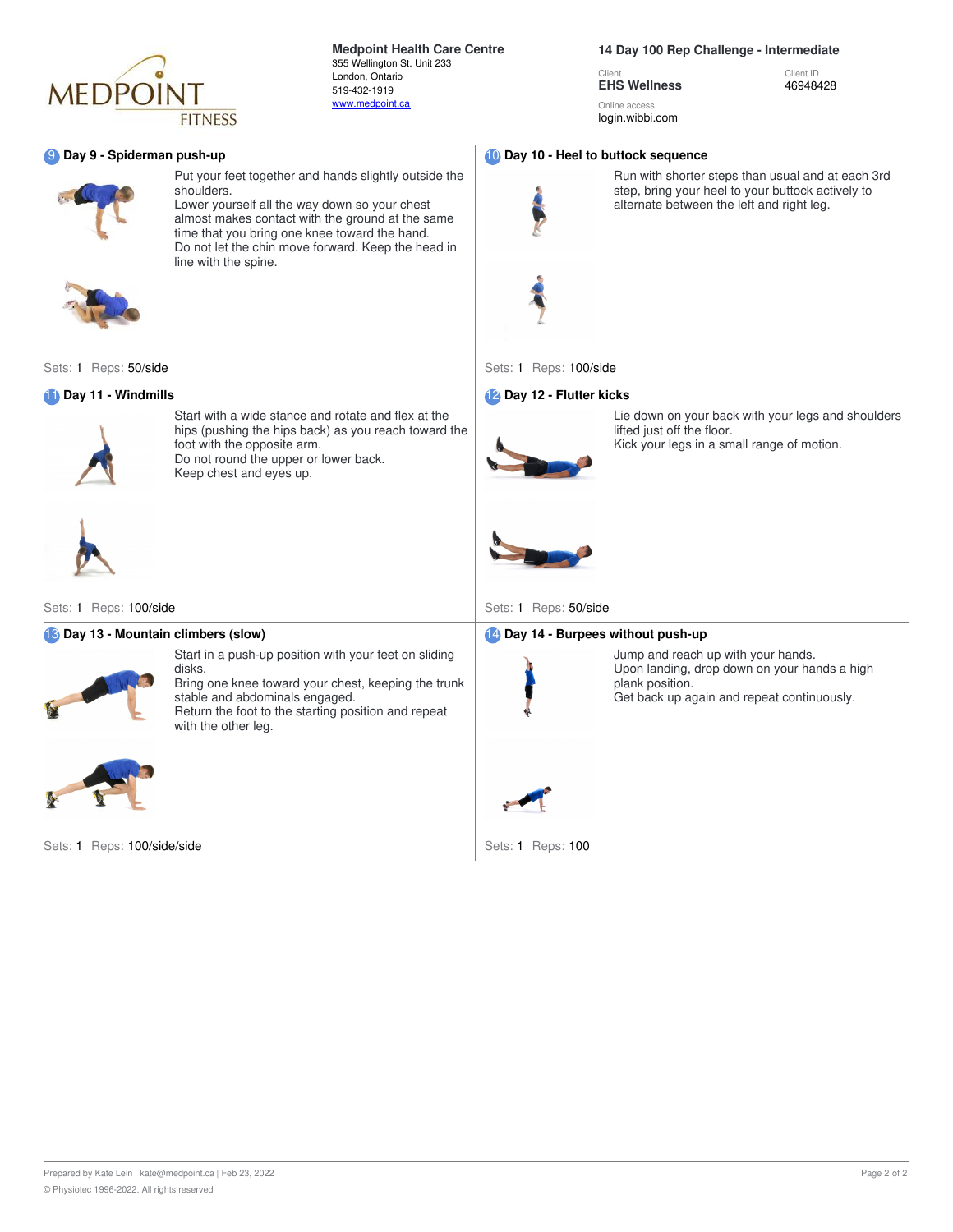# FITNESS CHALLENGE

Month: Week of: